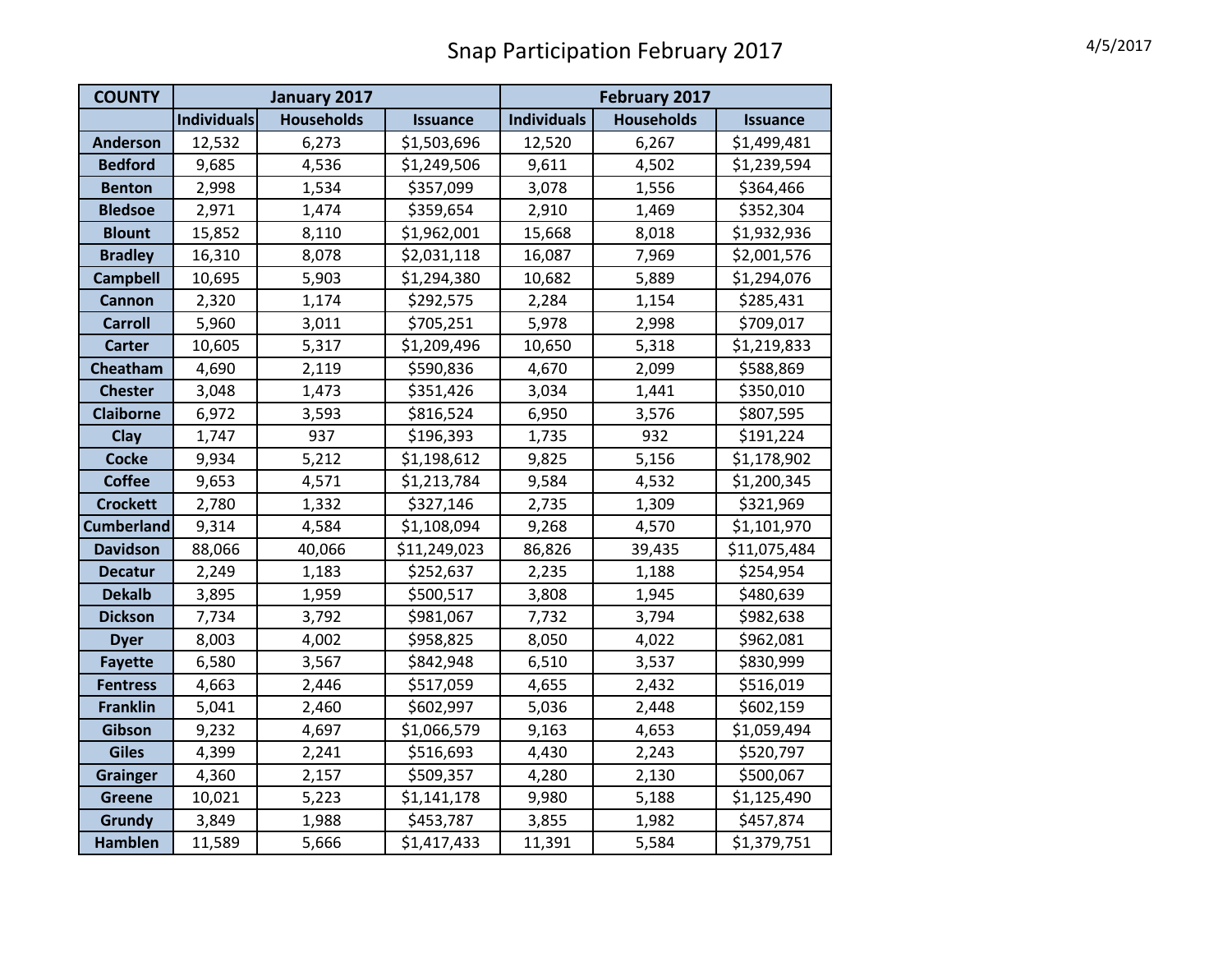|                   | January 2017       |                   |                 | February 2017      |                   |                 |
|-------------------|--------------------|-------------------|-----------------|--------------------|-------------------|-----------------|
| <b>COUNTY</b>     | <b>Individuals</b> | <b>Households</b> | <b>Issuance</b> | <b>Individuals</b> | <b>Households</b> | <b>Issuance</b> |
| <b>Hamilton</b>   | 51,402             | 26,330            | \$6,667,225     | 51,192             | 26,270            | \$6,609,805     |
| <b>Hancock</b>    | 2,483              | 1,315             | \$288,331       | 2,490              | 1,324             | \$288,530       |
| <b>Hardeman</b>   | 5,707              | 2,959             | \$696,062       | 5,614              | 2,929             | \$684,607       |
| <b>Hardin</b>     | 5,849              | 3,079             | \$680,395       | 5,787              | 3,053             | \$676,552       |
| <b>Hawkins</b>    | 11,194             | 5,484             | \$1,311,880     | 11,121             | 5,427             | \$1,297,729     |
| Haywood           | 4,778              | 2,563             | \$562,062       | 4,759              | 2,572             | \$563,998       |
| <b>Henderson</b>  | 5,751              | 2,966             | \$677,712       | 5,724              | 2,947             | \$669,681       |
| <b>Henry</b>      | 6,704              | 3,345             | \$818,495       | 6,664              | 3,303             | \$808,130       |
| <b>Hickman</b>    | 4,875              | 2,362             | \$598,004       | 4,901              | 2,342             | \$602,527       |
| <b>Houston</b>    | 1,391              | 658               | \$157,632       | 1,391              | 654               | \$161,699       |
| <b>Humphreys</b>  | 2,936              | 1,405             | \$360,697       | 2,928              | 1,405             | \$354,218       |
| Jackson           | 2,370              | 1,266             | \$278,998       | 2,378              | 1,275             | \$279,880       |
| <b>Jefferson</b>  | 8,686              | 4,172             | \$1,016,368     | 8,526              | 4,104             | \$999,042       |
| Johnson           | 3,698              | 2,076             | \$430,260       | 3,734              | 2,081             | \$435,366       |
| <b>Knox</b>       | 53,122             | 26,448            | \$6,507,325     | 52,283             | 26,047            | \$6,376,280     |
| Lake              | 2,033              | 1,126             | \$247,003       | 2,006              | 1,110             | \$242,977       |
| <b>Lauderdale</b> | 6,639              | 3,359             | \$805,781       | 6,620              | 3,345             | \$798,673       |
| Lawrence          | 7,211              | 3,462             | \$814,919       | 7,093              | 3,408             | \$813,481       |
| <b>Lewis</b>      | 2,072              | 1,055             | \$235,111       | 2,062              | 1,045             | \$235,293       |
| Lincoln           | 5,017              | 2,367             | \$596,601       | 5,055              | 2,392             | \$601,199       |
| Loudon            | 5,784              | 2,713             | \$694,185       | 5,756              | 2,682             | \$686,425       |
| <b>Macon</b>      | 5,552              | 2,597             | \$677,186       | 5,462              | 2,556             | \$657,917       |
| <b>Madison</b>    | 16,924             | 8,437             | \$2,047,374     | 17,039             | 8,464             | \$2,054,506     |
| <b>Marion</b>     | 5,482              | 2,755             | \$688,601       | 5,430              | 2,729             | \$676,706       |
| <b>Marshall</b>   | 4,376              | 2,048             | \$515,683       | 4,324              | 2,024             | \$516,016       |
| <b>Maury</b>      | 11,659             | 5,622             | \$1,431,971     | 11,424             | 5,532             | \$1,405,854     |
| <b>Meigs</b>      | 2,540              | 1,285             | \$313,944       | 2,523              | 1,278             | \$311,426       |
| <b>Monroe</b>     | 9,006              | 4,348             | \$1,057,758     | 8,873              | 4,293             | \$1,049,225     |
| <b>Montgomery</b> | 22,702             | 10,308            | \$2,864,423     | 22,700             | 10,308            | \$2,858,289     |
| <b>Moore</b>      | 527                | 241               | \$60,500        | 537                | 240               | \$60,521        |
| <b>Morgan</b>     | 4,540              | 2,225             | \$550,099       | 4,435              | 2,201             | \$536,694       |
| <b>McMinn</b>     | 9,206              | 4,525             | \$1,138,621     | 9,166              | 4,515             | \$1,128,524     |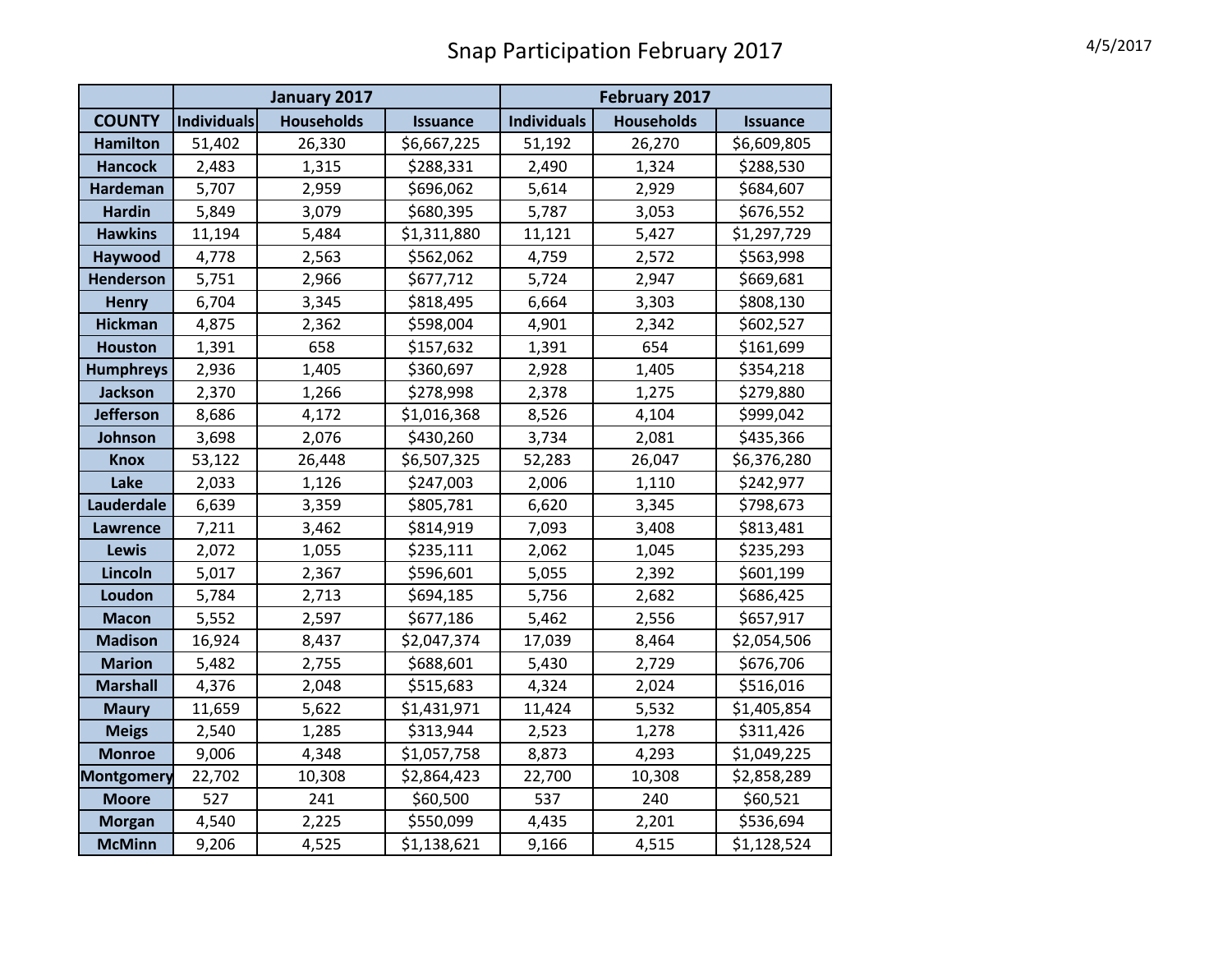| <b>COUNTY</b>     | January 2017       |                   |                 | February 2017      |                   |                 |
|-------------------|--------------------|-------------------|-----------------|--------------------|-------------------|-----------------|
|                   | <b>Individuals</b> | <b>Households</b> | <b>Issuance</b> | <b>Individuals</b> | <b>Households</b> | <b>Issuance</b> |
| <b>McNairy</b>    | 5,894              | 3,064             | \$686,880       | 5,768              | 2,998             | \$668,667       |
| <b>Obion</b>      | 6,531              | 3,295             | \$770,096       | 6,393              | 3,228             | \$756,103       |
| <b>Overton</b>    | 3,729              | 1,951             | \$422,155       | 3,666              | 1,917             | \$413,674       |
| <b>Perry</b>      | 1,558              | 772               | \$181,876       | 1,573              | 770               | \$182,047       |
| <b>Pickett</b>    | 871                | 448               | \$94,016        | 856                | 441               | \$89,554        |
| <b>Polk</b>       | 2,911              | 1,431             | \$339,064       | 2,931              | 1,438             | \$337,349       |
| Putnam            | 11,387             | 5,687             | \$1,417,823     | 11,239             | 5,597             | \$1,374,255     |
| Rhea              | 6,942              | 3,423             | \$868,544       | 6,976              | 3,392             | \$863,866       |
| Roane             | 8,534              | 4,264             | \$1,023,063     | 8,405              | 4,235             | \$1,003,204     |
| Robertson         | 9,093              | 4,395             | \$1,174,678     | 9,078              | 4,389             | \$1,166,697     |
| <b>Rutherford</b> | 29,245             | 12,790            | \$3,739,427     | 28,706             | 12,512            | \$3,645,365     |
| <b>Scott</b>      | 6,911              | 3,491             | \$801,243       | 6,815              | 3,451             | \$794,079       |
| Sequatchie        | 3,221              | 1,590             | \$403,454       | 3,157              | 1,573             | \$392,931       |
| <b>Sevier</b>     | 12,748             | 5,993             | \$1,472,323     | 12,721             | 5,994             | \$1,485,494     |
| <b>Shelby</b>     | 221,333            | 107,512           | \$30,108,734    | 221,218            | 107,529           | \$30,191,518    |
| <b>Smith</b>      | 3,059              | 1,501             | \$380,945       | 3,044              | 1,476             | \$377,764       |
| <b>Stewart</b>    | 2,158              | 985               | \$243,427       | 2,117              | 964               | \$238,348       |
| <b>Sullivan</b>   | 26,351             | 13,211            | \$3,132,670     | 26,129             | 13,129            | \$3,105,060     |
| <b>Sumner</b>     | 17,210             | 7,759             | \$2,139,624     | 16,955             | 7,649             | \$2,096,845     |
| <b>Tipton</b>     | 10,965             | 5,396             | \$1,402,422     | 10,643             | 5,274             | \$1,350,201     |
| <b>Trousdale</b>  | 1,556              | 761               | \$193,915       | 1,551              | 750               | \$187,917       |
| <b>Unicoi</b>     | 3,122              | 1,595             | \$349,436       | 3,102              | 1,598             | \$344,725       |
| <b>Union</b>      | 4,530              | 2,121             | \$527,762       | 4,485              | 2,098             | \$521,896       |
| <b>Van Buren</b>  | 991                | 483               | \$112,212       | 1,007              | 490               | \$116,623       |
| <b>Warren</b>     | 8,232              | 3,947             | \$1,004,249     | 8,095              | 3,883             | \$987,092       |
| Washington        | 18,305             | 9,731             | \$2,261,679     | 18,074             | 9,607             | \$2,205,016     |
| <b>Wayne</b>      | 2,426              | 1,237             | \$275,284       | 2,355              | 1,217             | \$262,350       |
| <b>Weakley</b>    | 6,253              | 3,288             | \$736,605       | 6,121              | 3,212             | \$713,088       |
| White             | 5,100              | 2,485             | \$603,252       | 5,041              | 2,455             | \$593,480       |
| Williamson        | 4,863              | 2,196             | \$586,947       | 4,725              | 2,160             | \$566,291       |
| <b>Wilson</b>     | 11,133             | 5,229             | \$1,426,879     | 10,793             | 5,070             | \$1,370,946     |